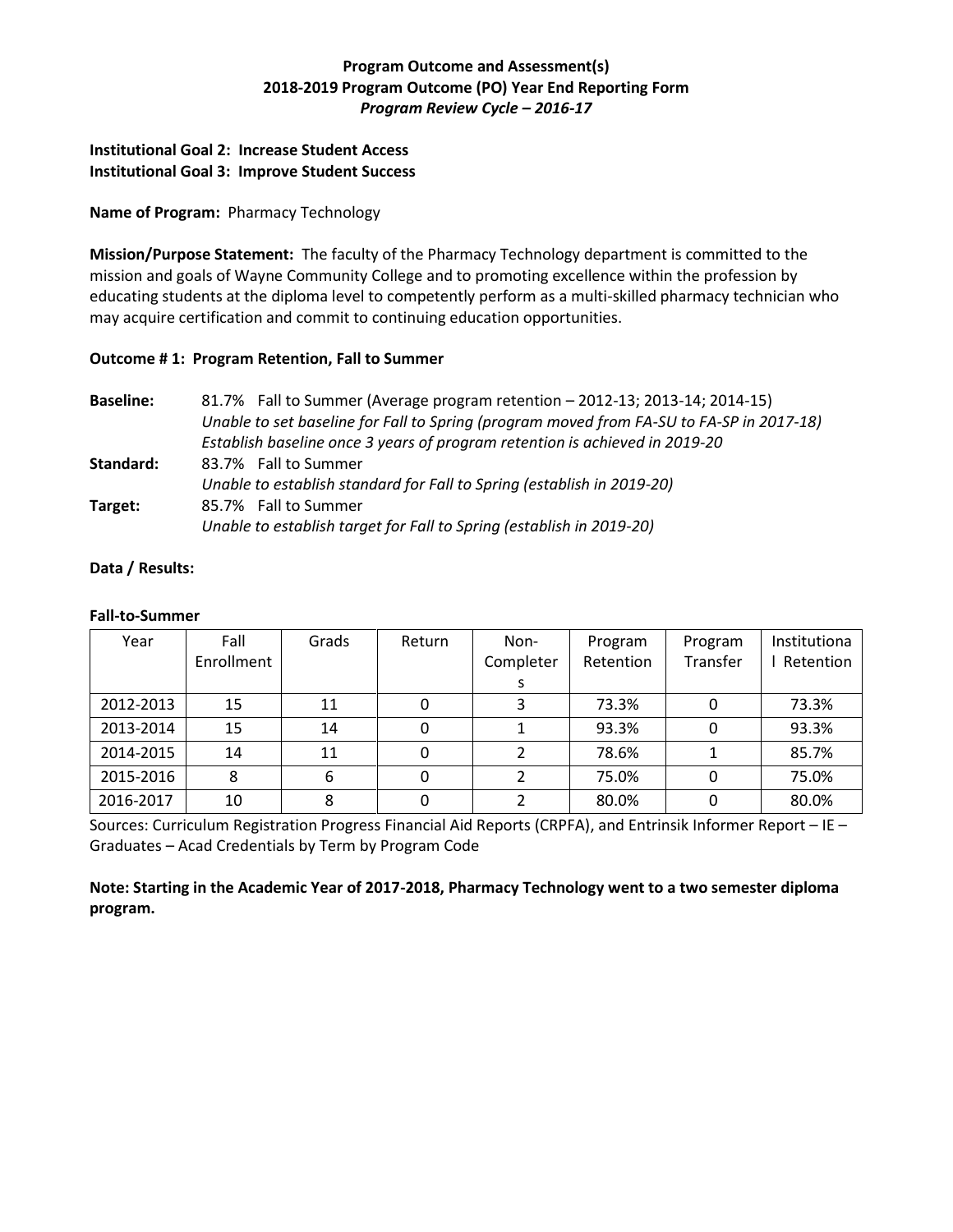

### **Fall-to-Spring**

| Year      | Fall       | Grads | Return | Non-              | Program   | Program  | Institutional |
|-----------|------------|-------|--------|-------------------|-----------|----------|---------------|
|           | Enrollment |       |        | <b>Completers</b> | Retention | Transfer | Retention     |
| 2017-2018 | 16         | 10    |        |                   | 62.5%     |          | 62.5%         |

Sources: Curriculum Registration Progress Financial Aid Reports (CRPFA) and Entrinsik Informer Report – IE – Graduates – Acad Credentials by Term by Program Code

**Note: Starting in the Academic Year of 2017-2018, Pharmacy Technology went to a two semester diploma program.**



#### **Departmental Stats:**

| <b>Original Cohort</b> |          |                |            |                           |                           |  |  |
|------------------------|----------|----------------|------------|---------------------------|---------------------------|--|--|
| <b>Cohort Years</b>    | Admitted | Non-Completers | Graduation | Completion<br>Rate - 100% | Completion<br>Rate - 150% |  |  |
| 2012-2013              | 15       |                | 11         | 73.3%                     |                           |  |  |
| 2013-2014              | 15       |                | 14         | 93.3%                     |                           |  |  |
| 2014-2015              | 14       |                | 11         | 78.6%                     |                           |  |  |
| 2015-2016              | 8        |                | 6          | 75.0%                     |                           |  |  |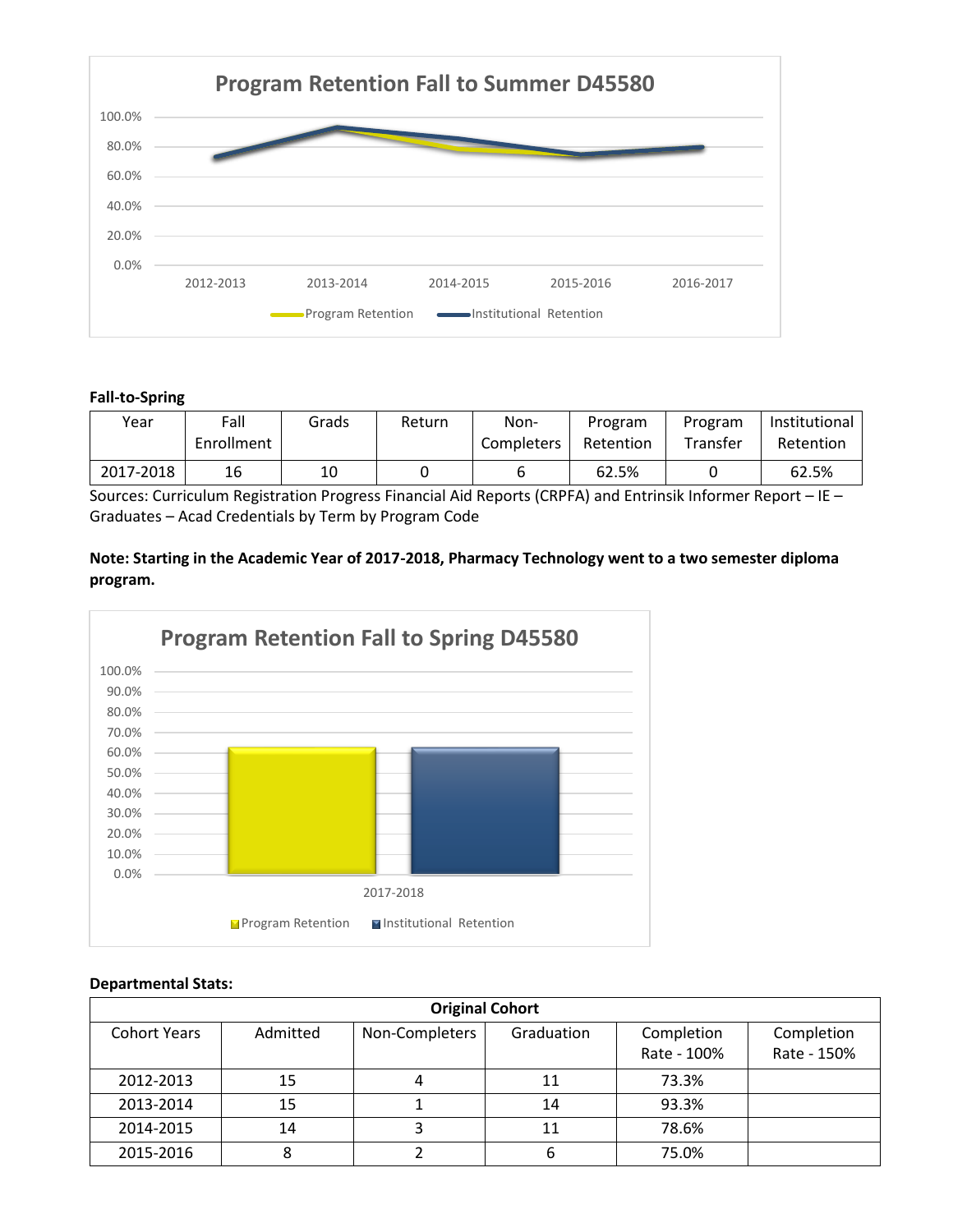| 2017<br>2016-20<br>-494      | ᅭ |   | 80.0% |  |
|------------------------------|---|---|-------|--|
| 2015<br>วการ<br>ZUI7<br>2010 | ᅩ | ᅩ | 62.5% |  |

Sources: Curriculum Registration Progress Financial Aid Reports (CRPFA), Entrinsik Informer Report – FC – Application Statuses – Skinner, and Entrinsik Informer Report – IE – Graduates – Acad Credentials by Term by Program Code

## **Note: Starting in the Academic Year of 2017-2018, Pharmacy Technology went to a two semester diploma program.**

#### **2018-2019 Strategies / Action Items:**

| Item# | Strategies / Action Items (Action items identified in the<br>2017-18 year-end report)           | <b>Results</b> (State the progress/results of the<br>action items identified based on your<br>method of assessment. Provide<br>number/percent accomplished.)                                                    |
|-------|-------------------------------------------------------------------------------------------------|-----------------------------------------------------------------------------------------------------------------------------------------------------------------------------------------------------------------|
| 1     | Continue to use AVISO for advising and communicating<br>with students.                          | AVISO is great, but since I have my<br>students in all PHM classes, I just<br>communicate with them there.                                                                                                      |
| 2     | Work on accreditation so that we can implement the<br>associates program.                       | I have toured 3 community colleges to<br>view their pharmacy technology<br>programs. I have also worked with their<br>program directors to find out what I<br>need in order to become accredited.               |
| 3     | Increase the students' understanding of the clock hour<br>conversion process for financial aid. | This was addressed at various points in<br>the first semester including the first time<br>in orientation, however the students<br>were instructed to see Financial Aid for a<br>much more detailed explanation. |

**Provide narrative for analysis of program retention.** *(Based on the data, provide a narrative of your analysis of fall to summer retention. Indicate factors that may have affected your retention. State any changes you plan to address for next year that may affect / increase your retention.)* 

The program started off accepting more than the set limit. One student left without notice after about a month. One student left after two months because she had to go back to work to pay bills. One student finished the fall semester but did not return because of finances. One student was dismissed because she did not submit official transcripts. Finally, one student completely the fall semester, but did not return for the spring semester due to medical issues. The program managed to have 10 completers and 1 non-completer by the end of the spring semester.

**Provide narrative for analysis of standard/target.** *(As a result of the data analysis, indicate changes to the standard or target. Did you meet your standard/target? If you met your standard/target, what percentage would you like to increase your standard/target? Please provide an overall analysis of the results of your standard/target. Provide percentage of increase/decrease.)* 

We did not meet the standard/target. The 2017-18 completion rate dropped way below the previous years. This was due to different issues from various students that the program nor the faculty could have prevented.